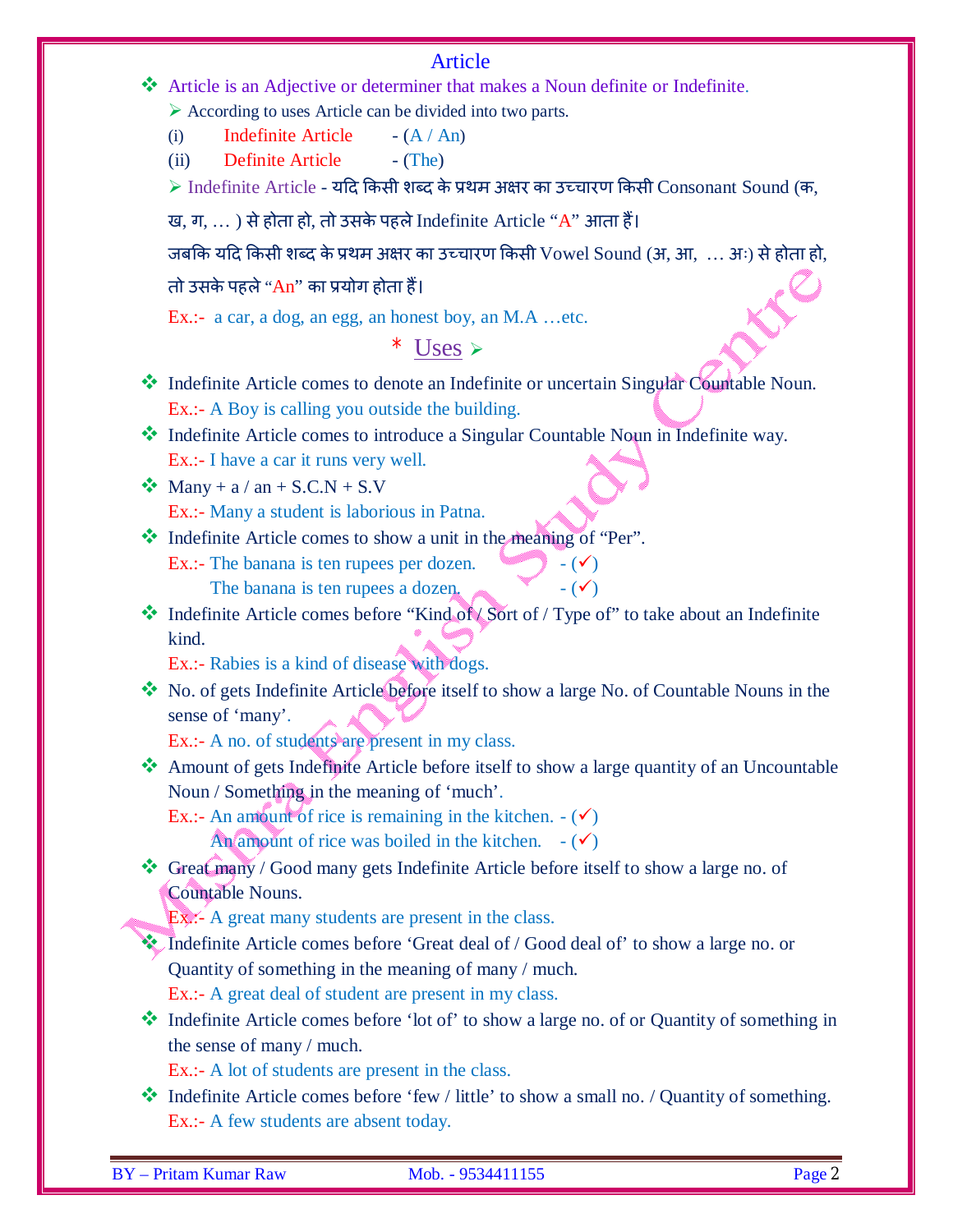|   | <b>Article</b>                                                                                                                                                                |
|---|-------------------------------------------------------------------------------------------------------------------------------------------------------------------------------|
|   | Indefinite Article comes to introduce ones of occupation.                                                                                                                     |
|   | Ex.:- Ram is a singer and I am a dancer.                                                                                                                                      |
|   | * Indefinite Article can be use before the name of a person also. If we don't know anything                                                                                   |
|   | about him or her except the name.                                                                                                                                             |
|   | Ex.:- I meet a Raju in train late he told me that he was a student of science.                                                                                                |
|   | Note - ध्यान रहे कि, यदि किसी जाने माने व्यक्ति का नाम किसी अन्य के साथ जोड़कर                                                                                                |
|   | 3से अन्य पर व्यंग किया जाय, तो उस मशहू रव्यक्ति के नाम में 'A' अथवा 'An' का प्रयोग किया जाता                                                                                  |
|   | हैं।                                                                                                                                                                          |
|   | Ex.:- He thinks himself a Dhoni in long hair.                                                                                                                                 |
|   | ☆ "A / An + Adjective + S.C.N" comes to introduce the noun in Indefinite way.                                                                                                 |
|   | Ex.:- This is a new car.                                                                                                                                                      |
|   | "What / How / Such + A / An !" is used to make an Exclamation / Surprise.                                                                                                     |
|   | Ex.:- What a good pen! It is.                                                                                                                                                 |
|   | What an Idea! Sir Ji.                                                                                                                                                         |
| ❤ | "As / So / Too / This / That + adjective + $a$ / an !" Comes to so surprise.                                                                                                  |
|   | Ex.:- Too bad a road! It is.                                                                                                                                                  |
|   | Some Nouns get 'a /an' in their Idiomatic sense.                                                                                                                              |
|   | ▶ A - Lie, Word, Bath, Rest, Noise, Bed, Journey, Headache, Hurry, Phone call etc के                                                                                          |
|   | साथ Idiomatic sense में 'a' आता हैं।                                                                                                                                          |
|   | Ex.:- Don't tell lie. $-(\star)$<br>Don't tell a lie. $-(\checkmark)$                                                                                                         |
|   | > An - Attempt, Effort, Attention, Excuse etc के साथ Idiomatic sense में 'an' आता हैं।                                                                                        |
|   | Ex.:- He made $\underline{a}$ effort to solve the Question.<br>$ (\times)$                                                                                                    |
|   | He made an effort to solve the Question.<br>$ (\checkmark)$                                                                                                                   |
|   | He made a attempt to do the work.<br>$-(\mathbf{x})$                                                                                                                          |
|   | He made an attempt to do the work<br>$ (\checkmark)$                                                                                                                          |
|   |                                                                                                                                                                               |
|   | $\triangleright$ Definite Article - The                                                                                                                                       |
|   | Definite Article comes before a definite or certain Noun.                                                                                                                     |
|   | Ex.: This pen is running very well.<br>$ (\checkmark)$                                                                                                                        |
|   | The pen is running very well.<br>$ (\checkmark)$                                                                                                                              |
|   | Definite Article comes to make a Noun definite.                                                                                                                               |
|   | Ex.:- I know the doctor you are referring to.                                                                                                                                 |
|   | $\bullet\bullet$ Definite Article comes before "kind of / short of / type of" to show a definite kind.<br>Ex.:- I have never seen a kind of problem in my life.<br>$ (\star)$ |
|   | I have never seen the kind of problem in my life.<br>$ (\checkmark)$                                                                                                          |
|   | A Superlative form gets Definite Article before itself.                                                                                                                       |
|   | Ex.:- Ram is the smartest boy of my class.                                                                                                                                    |
|   | A Proper Adjective gets Definite Article before itself.                                                                                                                       |
|   | Ex.:- The American policy is not well.                                                                                                                                        |
|   |                                                                                                                                                                               |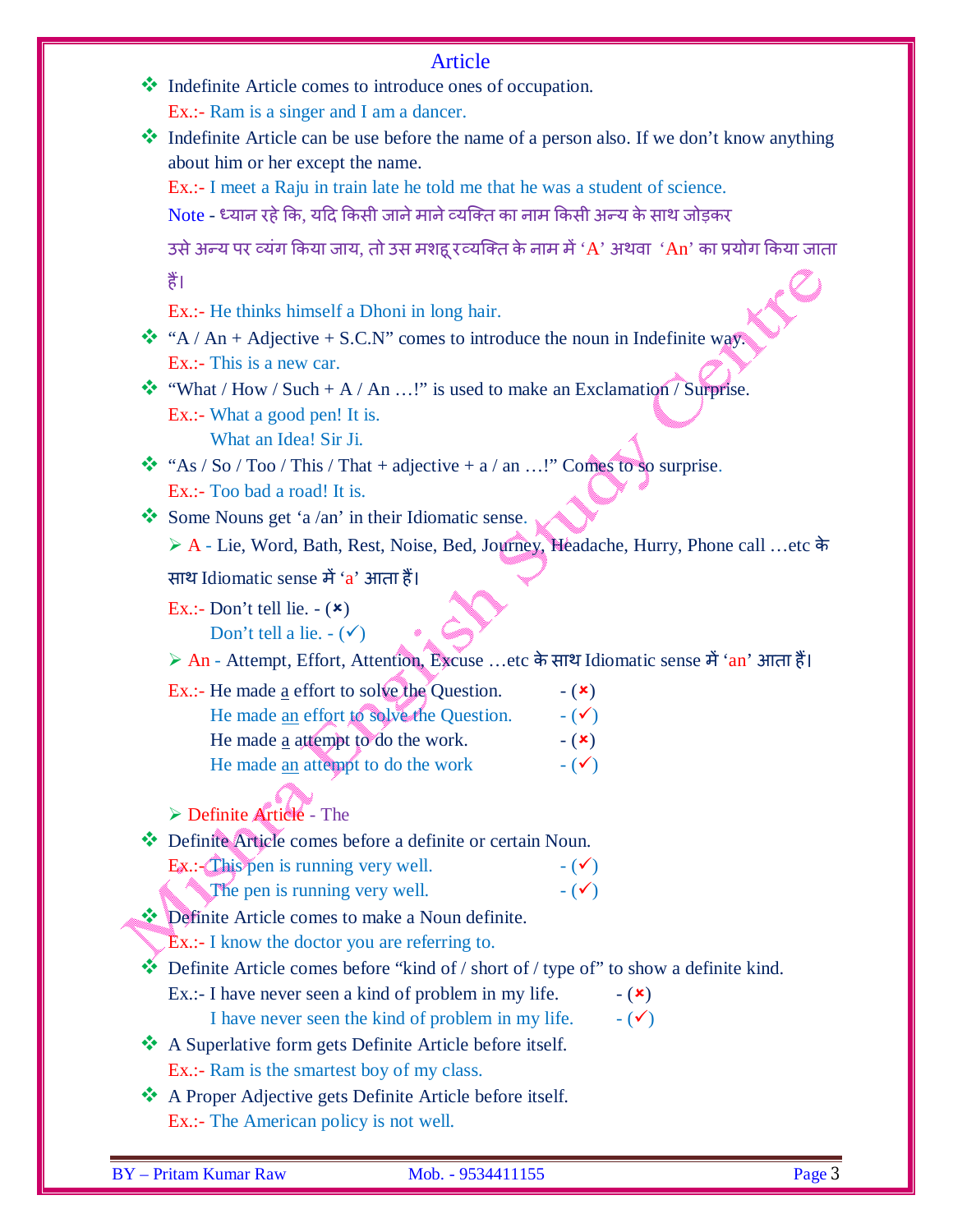|   | <b>Article</b>                                                                             |
|---|--------------------------------------------------------------------------------------------|
|   | An Ordinal Adjective of number gets Definite Article before itself.                        |
|   | Ex.:- The third Umpire is very honest.                                                     |
|   | Definite Article comes before a Comparative form also to make a Comparison +               |
|   | Selection in 1:2.                                                                          |
|   | Ex.:- Ram is the taller of Mohan and Sohan.                                                |
| ❖ | Definite Article comes before a Comparative form also to show a Reciprocal                 |
|   | Comparison.                                                                                |
|   | Ex.:- The faster you run, the quicker a reach.<br>$ (\checkmark)$                          |
|   | $ (\checkmark)$<br>The more he gets, the more he demands.                                  |
|   | * Former and latter get Definite Article before themselves.                                |
|   | Ex.:- The former chapter was very easy.                                                    |
|   | * If a study subject is possessed by any one gets Definite Article before itself.          |
|   | Ex.:- The Physics of H.C Verma are very difficult.                                         |
|   | * If a place name denotes a team gets Definite Article before itself.                      |
|   | Ex.:- The India are batting first in this match.                                           |
|   | Definite Article comes before few / little to make definite form of few / little number or |
|   | Quantity.                                                                                  |
|   | Ex.:- The few students sitting in my class are very laborious                              |
|   | The little rice in the kitchen is boiled.                                                  |
|   | Truth gets Definite Article before itself.                                                 |
|   | Ex.:- He always speaks the truth.                                                          |
|   | The $+$ Adjective comes to show the entire community of the same Quality.                  |
|   | Ex.:- The poor are very laborious.                                                         |
|   | Definite Article comes before the Name of a Post.                                          |
|   | Ex.:- The Manager, The P.M, The C.M etc.                                                   |
|   | Number of gets Definite Article before itself to show a counting.                          |
|   | Ex.:- The number of students is increasing in my class.                                    |
|   | Amount of gets Definite Article before itself to show a Quality.                           |
|   | Ex.:- The amount of rice is very low in the kitchen.                                       |
|   | Definite Article comes before the Name of Sides.                                           |
|   | Ex.:- The East, The West, The North, The South etc.                                        |
|   | Definite Article comes before the Name of the Parts of Universe.                           |
|   | $\mathbf{Ex}$ : The Sun, The Moon, The Sky etc.                                            |
|   | The Name of Historical event gets Definite Article before itself.                          |
|   | Ex.:- The Cargill war, The green revolution etc.                                           |
|   | $\bullet$ Definite Article comes before the parts of government.                           |
|   | Ex.:- The Parliament, The Judiciary etc.                                                   |
|   | The Name of a Political party gets Definite Article before itself.                         |
|   | Ex.:- The BJP, The UPA, The Congress etc.                                                  |
|   | Definite Article comes before the Name of all kingdom family.                              |
|   | Ex.:- The Mughal, The Maurya, The Aryan etc.                                               |
|   | Definite Article comes before the Headline of a writing.                                   |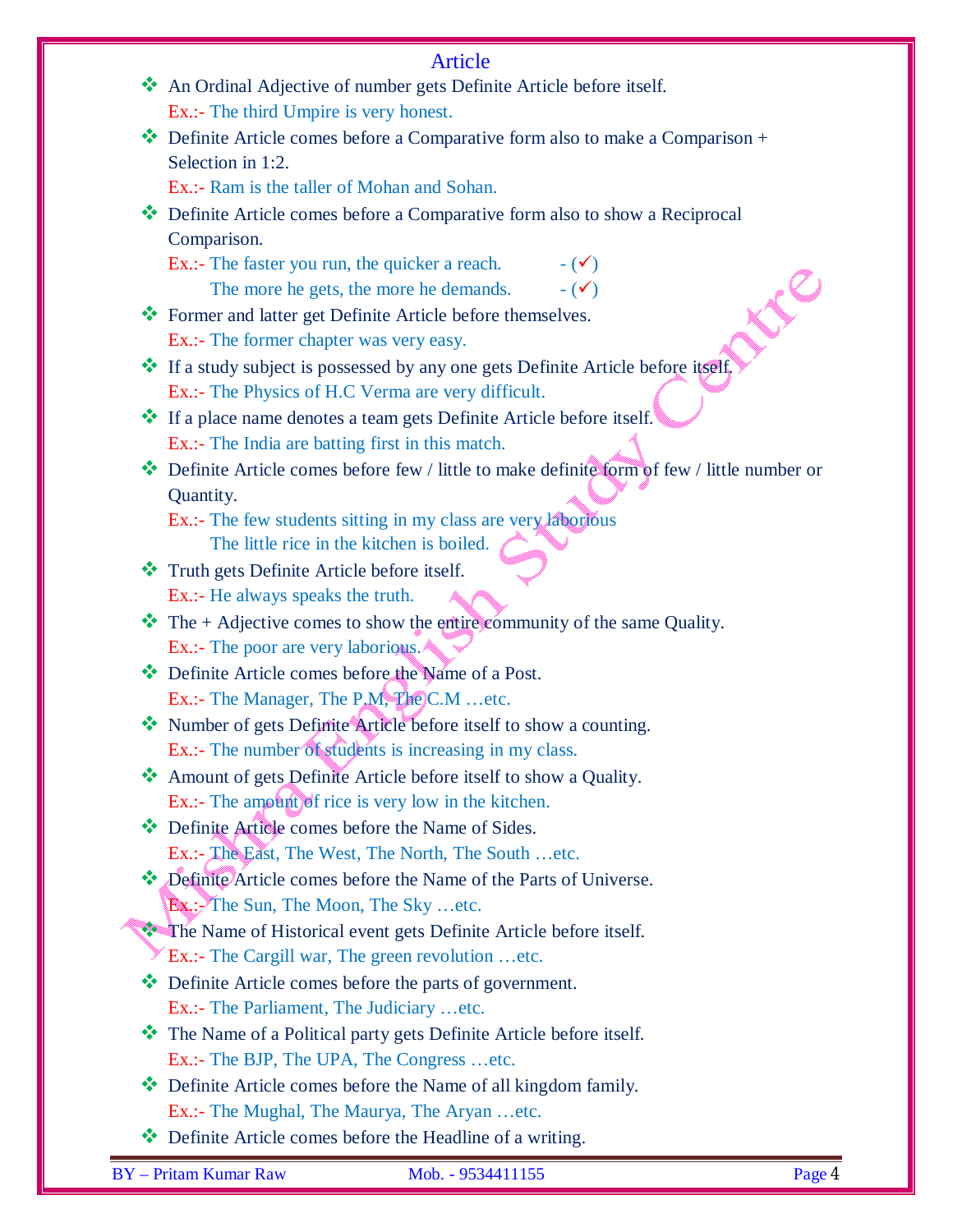#### Article

Ex.:- Write a note on the poverty.

Definite Article comes before the repetition of a Noun in Sentence.

Ex.:- I have a pen, when I saw the pen first time I knew that it would run well. I have a car but now I want to sell the car.

- $\mathbf{\hat{*}}$  A Weather Name + Season get Definite Article before itself. Ex.:- He will come in the winter season.
- Definite Article comes before the Proper Name of an armed forces. Ex.:- The Air force, The BSF, The CRPF …etc.
- Definite Article comes before the Name of a Musical Instruments. Ex.:- The Tabla, The Harmonium, The Drum …etc.
- Definite Article comes the Name of a Religion, Caste or Sub-caste. Ex.:- The Hindu, The Muslim, The Rajput …etc.
- Definite Article comes before a Title Name (without proper name). Ex.:- The Tiwari is a good singer.
- Definite Article comes before the Name of a Person also if it comes with its Adjective. Ex.:- The late Gandhi ji the honorable Manmohan Singh.
- $\dots$ े यदि किसी जाने माने व्यक्ति का नाम किसी अन्य के नाम के साथ जोड़ कर प्रशंसा का भाव दर्शाया जाए, तो उस विख्यात व्यक्ति के नाम में Article "The" आता हैं।

Ex.:- Kalidas was the Shakespeare of India.

- Definite Article comes before the Proper Name of a Water Containing Place (सागर, महासागर, नदी, नहर, झरना, तालाब ...etc का Proper Name) Ex.:- The Ganga, The Swez, The Chilka …etc.
- Definite Article comes before the proper name of a Travelling resource. (Ěेन, थलयान,

### जलयान,वायुयान)

Ex.:- The Rajdhani Express, The Indian Airlines, The Vikrant …etc.

- Definite Article comes before the Proper Name of a Mountain Peak series. Ex.:- The Himalaya, The Vindhyanchal …etc.
- ◆ Definite Article comes before the Name of an Island series. Ex.:- The Andaman-Nicobar, The Newzeland …etc.
- Definite Article comes before the Name of Deserts. Ex.:- The Sahara, The Thar …etc.

Definite Article comes before the Name of Epic / Book / Magazine …etc.

- Ex.:- The Ramayana, The Mahabharata, The Arabian …etc.
- Definite Article comes before the Proper Name of a Printed Article. (समाचार-पत्र, पत्रिका, ग्रंथ, पुस्तक ...etc.)
	- Ex.:- The The Hindu, The India Today, The Times of India …etc.
- Definite Article comes before a Telecasting Program or Broadcasting Program. Ex.:- The Dhoom, The Khani Ghar - Ghar Ki, The Nagraj, The Dhruv …etc.
- ◆ Definite Article comes before the Name of an Organization.

**ANC**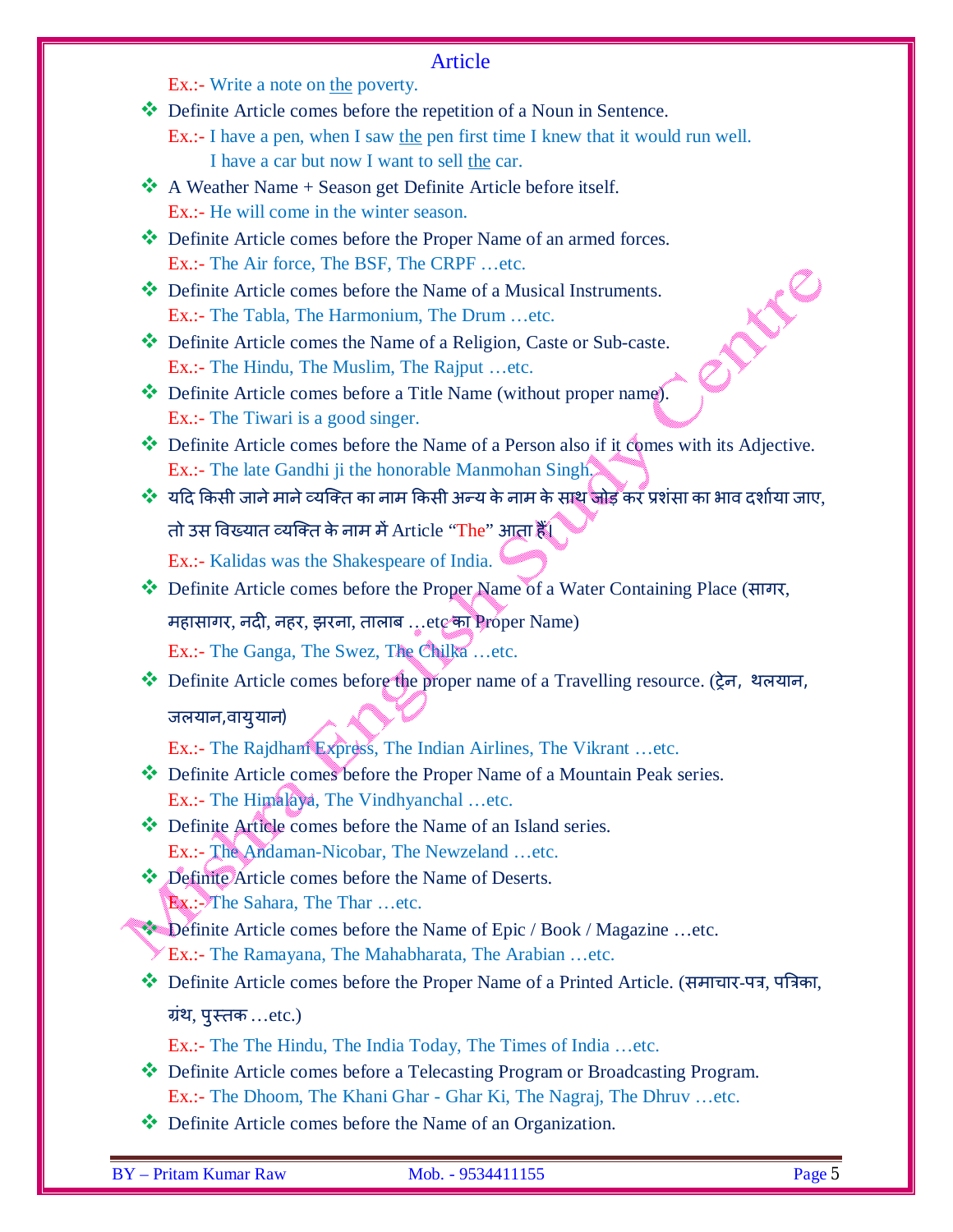# Article

| Ex.:- The Red-Cross Society, The Consumer Forum etc.                                             |
|--------------------------------------------------------------------------------------------------|
| Definite Article comes before the Name of the Parts of Body.                                     |
| Ex.:- The Nose, The Eye's, The Hand etc.                                                         |
| ❖ यदि किसी Abbreviation (संक्षेप) के प्रत्येक अक्षर को मिलाकर एक शब्द की संरचना बनाई जाती हो, तो |
| वह किसी संस्था को दर्शाता हैं, और उसके साथ Article ''The'' आता हैं।                              |
| Ex.:- The UNESCO, The SAARC, The UNICEF etc.                                                     |
| Note - यदि किसी Abbreviation के letter से Common Degree का पता चले, तो उसमे "A" अथवा             |
| "An" आता हैं।                                                                                    |
| Ex.:- I am an M.A, You are a B.A.                                                                |
| Definite Article comes before the Name of the Unique of the world.                               |
| Ex.:- The Tajmahal, The China wall, The Efill Tower etc.                                         |
| ❖ If a Place Name shows its Internal world famous quality by name gets Definite Article          |
| before itself.                                                                                   |
| Ex.:- The Punjab, The USA, The UK, The Scott-land, The Nether-land etc.                          |
| Meal gets Definite Article before itself.                                                        |
| Ex.:- I have taken the meal.                                                                     |
| * Beginning and End gets Definite Article before themselves.                                     |
| Ex.:- The beginning was very artistic.                                                           |
| The End.                                                                                         |
| ❖ यदि किसी Noun को किसी Preposition के पहले रखते हु एनिश्चितता का भाव दरश्य जाए, तो किसी भी      |
| प्रकार के Noun के पहले Article "The" आता हैं।                                                    |
| Ex.:- Ram is honest.<br>$ (\checkmark)$                                                          |
| The Ram of the Ramayana was great.<br>$ (\checkmark)$                                            |
| $ (\checkmark)$<br>Water is colourless.                                                          |
| The water is colourless.<br>$ (\star)$                                                           |
| The water of this river is very dirty.<br>$ (\checkmark)$                                        |
| Honesty is the best policy.<br>$ (\checkmark)$                                                   |
| The Honesty of Gandhi is great.<br>$ (\checkmark)$                                               |
|                                                                                                  |
| No Uses of Article $\triangleright$                                                              |
|                                                                                                  |
| Generally a Proper Noun does not get Article before itself.                                      |
| $\mathbf{\mathbf{\mathsf{Ex}}}\n$ :- India is a secular country.                                 |
| Generally Article does not come before a Common Noun Plural Number.                              |
| Ex.:- Boys are honest.                                                                           |
| Generally Article does not come before a Material Noun.                                          |
| Ex.:- Water is colourless.                                                                       |
| * Generally an Abstract Noun does not get Article before itself.                                 |
| Ex.:- Honesty is the best policy.                                                                |
| Kind of, Sort of and Type of etc stop taking Article if they come just after a "Wh-              |
| word."                                                                                           |
| <b>BY</b> - Pritam Kumar Raw<br>Mob. - 9534411155<br>Page 6                                      |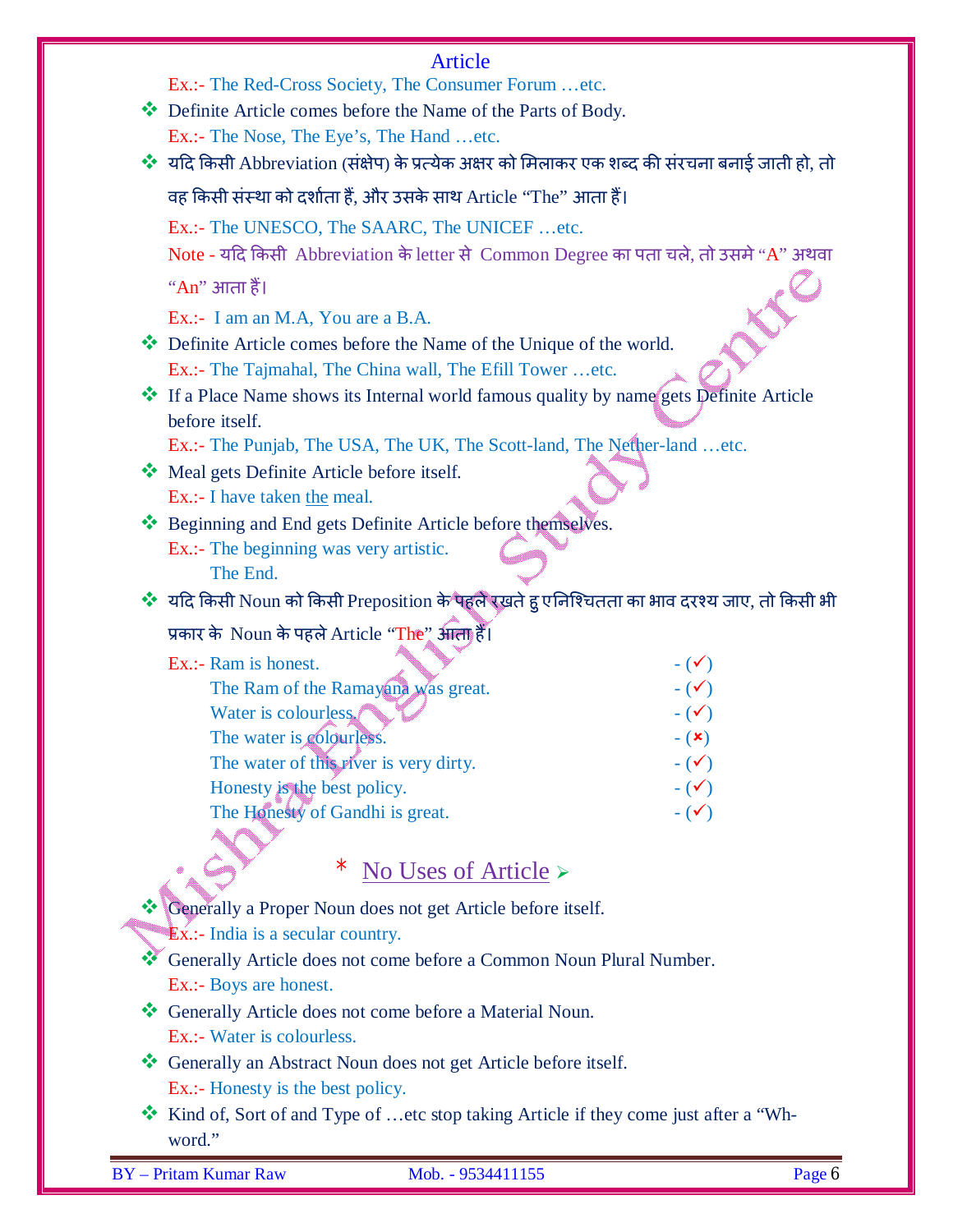| <b>Article</b>                                                                                                                     |
|------------------------------------------------------------------------------------------------------------------------------------|
| Ex.:- What kinds of problem have you?                                                                                              |
| If more post than one comes together for the same Noun or Pronoun don't get Article                                                |
| except the first-one.                                                                                                              |
| Ex.:- Ram is the Manager, the Director and the Financer of this company. $-(\star)$                                                |
| Ram is the Manager, Director and Financer of this company.<br>$ (\checkmark)$                                                      |
| <b>*</b> If more Superlative form or Adjectives comes together for the same Noun or Pronoun                                        |
| don't gets Article except the first-one.                                                                                           |
| Ex.:- Ram is the tallest, the smartest and the handsome boy of my class.<br>$ (\mathbf{x})$<br>$ (\checkmark)$                     |
| Ram is the tallest, smartest and handsome boy of my class.<br>Generally Article does not come before the name of a game.           |
| Ex.:- Football is a nice game.                                                                                                     |
| Note - ध्यान रहे कि यदि किसी खेल के नाम से उस खेल को खेलने वाली वस्तु का बोध हो, तो खेल के                                         |
|                                                                                                                                    |
| नाम के पहले Article "The" आता हैं।                                                                                                 |
| Ex.:- There is no air in the football.                                                                                             |
| ** Generally Article does not come before the name of language.                                                                    |
| Ex.:- Hindi is a difficult language.                                                                                               |
| Note - ध्यान रहे कि यदि किसी भाषा के नाम से उस भाषा को बौलने वाले भाषियों का बोध हो, तो उसके                                       |
| पहले Article "The" आता हैं।                                                                                                        |
| Ex.:- We are the Hindu.                                                                                                            |
| A Title name stops taking Article if it comes with a Proper Name.                                                                  |
| Ex.:- Manoj Tiwari is a good singer.                                                                                               |
| A Title name stops taking Article if it comes after the word 'Title'.                                                              |
| Ex.:- The tile of Tiwari is very famous.                                                                                           |
| A Post name stops taking Article if it comes after the word Post / Rank.                                                           |
| Ex.:- The Post of Manager is very honorable.                                                                                       |
| A Post name stops taking Article if it comes as the object of an appointing verb. (Select,                                         |
| Elect, Make, Decide, Appoint etc.)                                                                                                 |
| Ex.:- He was elected Manager for this project.<br>$ (\checkmark)$<br>$ (\checkmark)$<br>He was appointed Manager for this project. |
| Article does not come before any one's fake caste.                                                                                 |
| Ex <sub>i</sub> :- He has become Pandit in red clothing / Dhoti-Kurta.                                                             |
| Generally Society does not get Article before itself.                                                                              |
| $Ex$ : We are social animals and live in society.                                                                                  |
| ** Generally Article does not come before Dinner, Supper, Lunch and Break-fast.                                                    |
| Ex.:- I have taken lunch.                                                                                                          |
| A Noun that comes just after a Possessive, Demonstrative Distributive Adjective stops                                              |
| taking Article before itself.                                                                                                      |
| Ex.:- My the car is running well.<br>$ (\star)$                                                                                    |
| $ (\checkmark)$<br>My car is running well.                                                                                         |
| * Generally a Noun that comes after a Preposition stops taking Article before itself.                                              |
| Ex.:- He has come by car.                                                                                                          |